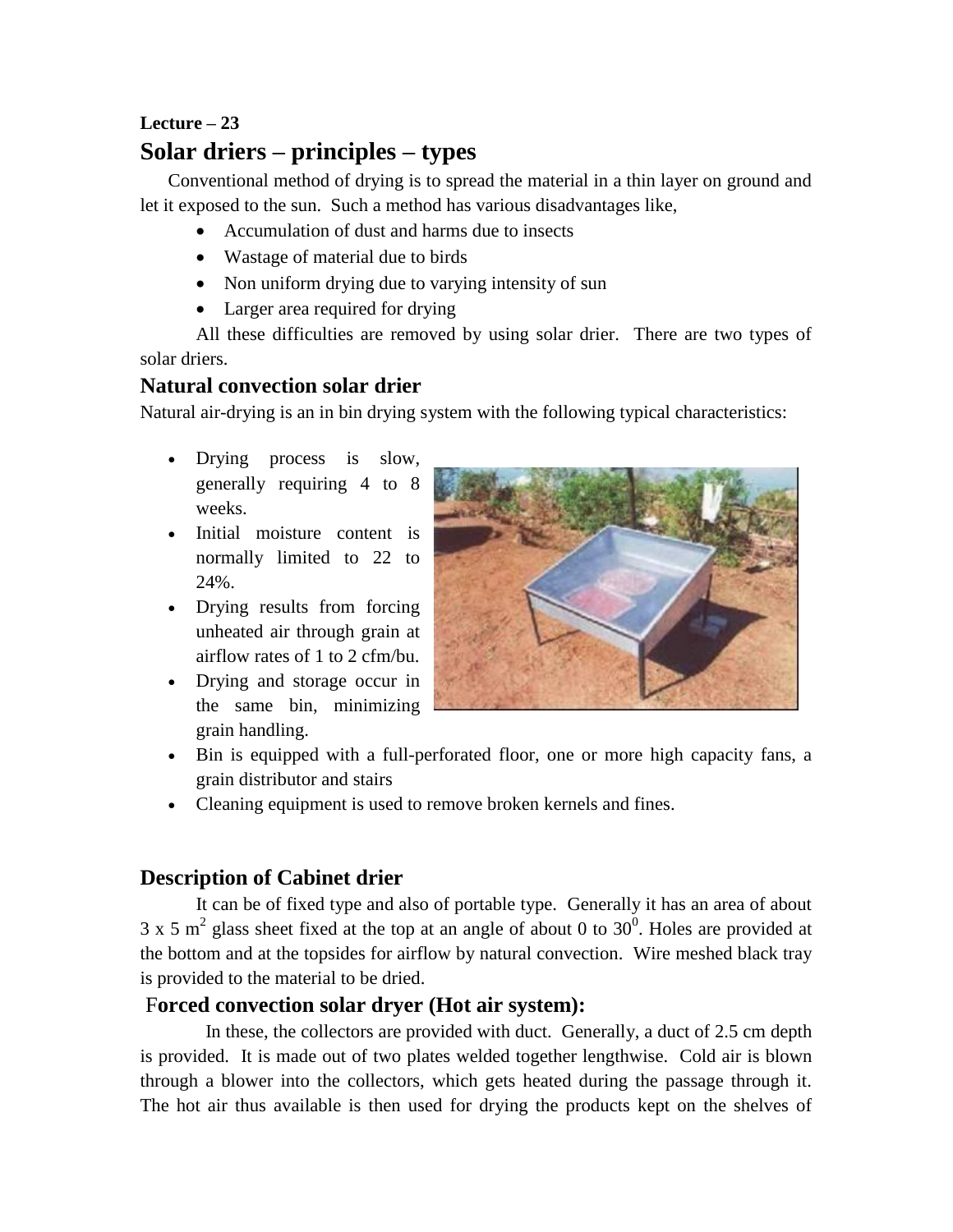driers. This hot air takes away the moisture of the products and is let out through a properly located outlet.

- 1. Absorber with ducting
- 2. Blower with motor and
- 3. Drying bin

#### **Description**

This drier has three main components viz., flat plate collector, blower and drying bin. The area of the collector is  $8m^2$ . It is divided into 4 bays each having  $2m \times 1 m$ absorber area. The absorber is made out of 20 g. corrugated G.I. sheet and is painted with dull black colour. Another plain G.I. sheet placed 5 cm below the absorber plate creates air space for heating. This sheet is insulated at the bottom with glass wool and is supported at the bottom with another plain G.I. sheet. The absorber is covered at the top with two layers of 3 mm thick plain glass. The unit is supported on all sides with wooden scantling and is placed at  $11<sup>0</sup>$  to the horizontal facing south. Baffle plates are provided in the air space. The air space is open at the bottom to suck atmospheric air and at the top it

is connected to a duct leading to suction side of the blower. The blower is of 80  $m<sup>3</sup>$ / min, capacity run by 3HP electric motor. The delivery side of the blower is connected to the plenum chamber of a circular grain holding bin.



#### **Forced Convection Solar Drier for Drying of Grains**

For drying high moisture paddy the solar drier can be used. The different components of the drier are air heater, air ducts and blower and grain drying chamber. The flat plate collector used for heating the air has an efficiency of 60% and rise in ambient air temperature is  $13^{\circ}$ C. Freshly harvested paddy can be dried and it may take about 7-8 hours to bring the moisture content from 30% to 16% (d.b.). After drying the grains, the milling quality can be tested. The use of solar air heater for drying of grains